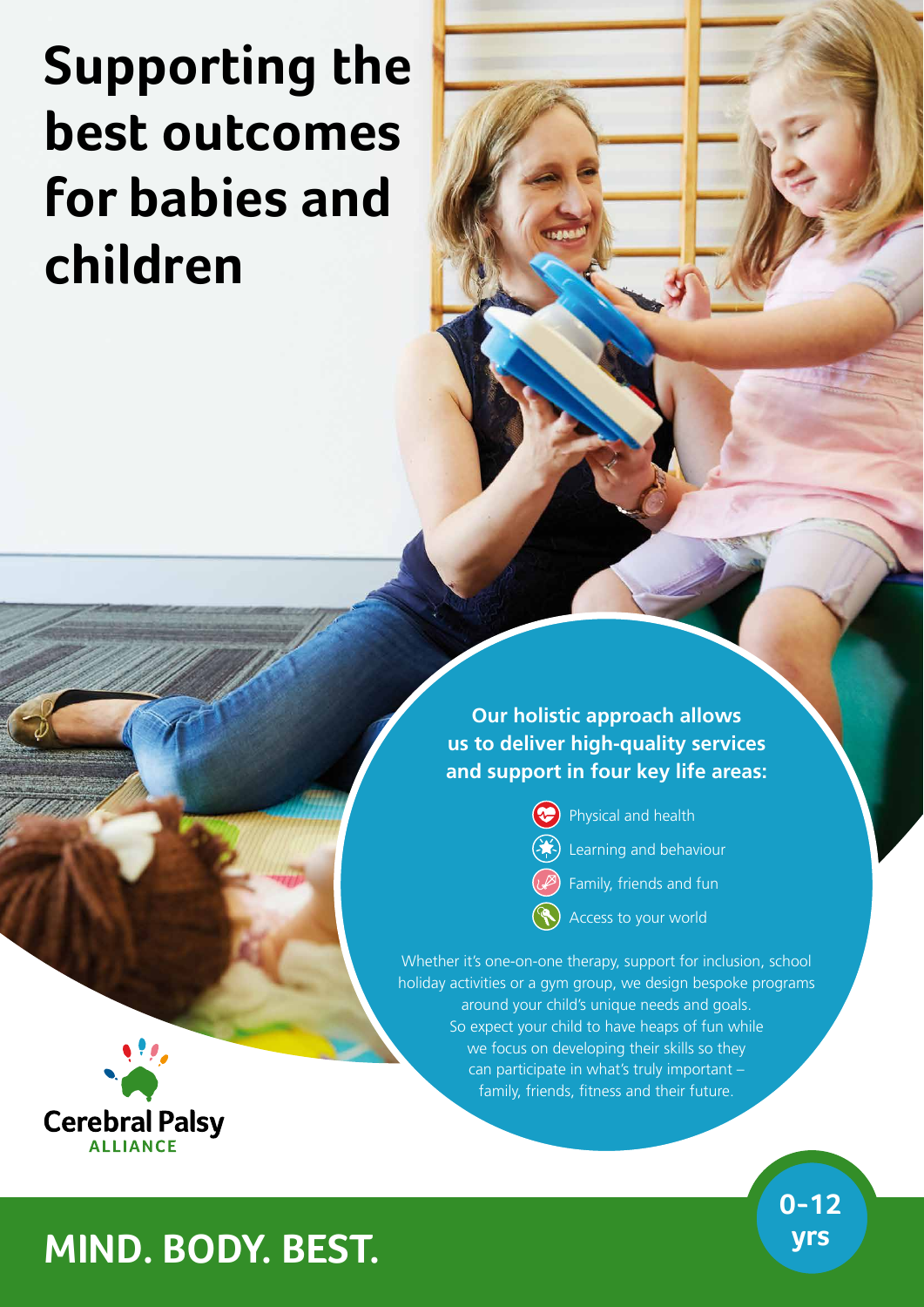### **A recognised global leader**

A recognised global leader in early childhood intervention and development programs, CPA supports babies and children with cerebral palsy, autism, global development delay, muscular dystrophy, genetic syndromes and acquired brain injury.

Mind. Body. Best. is an approach informed by Cerebral Palsy Alliance Research Institute. It ensures that through our multidisciplinary evidence-based practice your child will have access to a team of therapy and learning experts who work together to address needs holistically.

### **Making the most of the formative years**

We know the first 12 years of life are critical in laying the foundations for all areas of learning, development and participation.

Research shows that for children with a disability or developmental delay accessing the right therapies and interventions as early as possible makes a big difference to their future.

Cerebral Palsy Alliance gives you a choice of more than 50 therapy and learning options which are tailored to the unique goals and needs of your child.

By the time your child reaches school age, their world is expanding. Our goal is to help them develop strong physical, behavioural and social skills so they can participate at school and in their community.

Your child deserves all the opportunities that all other children enjoy – and we are here to make that happen.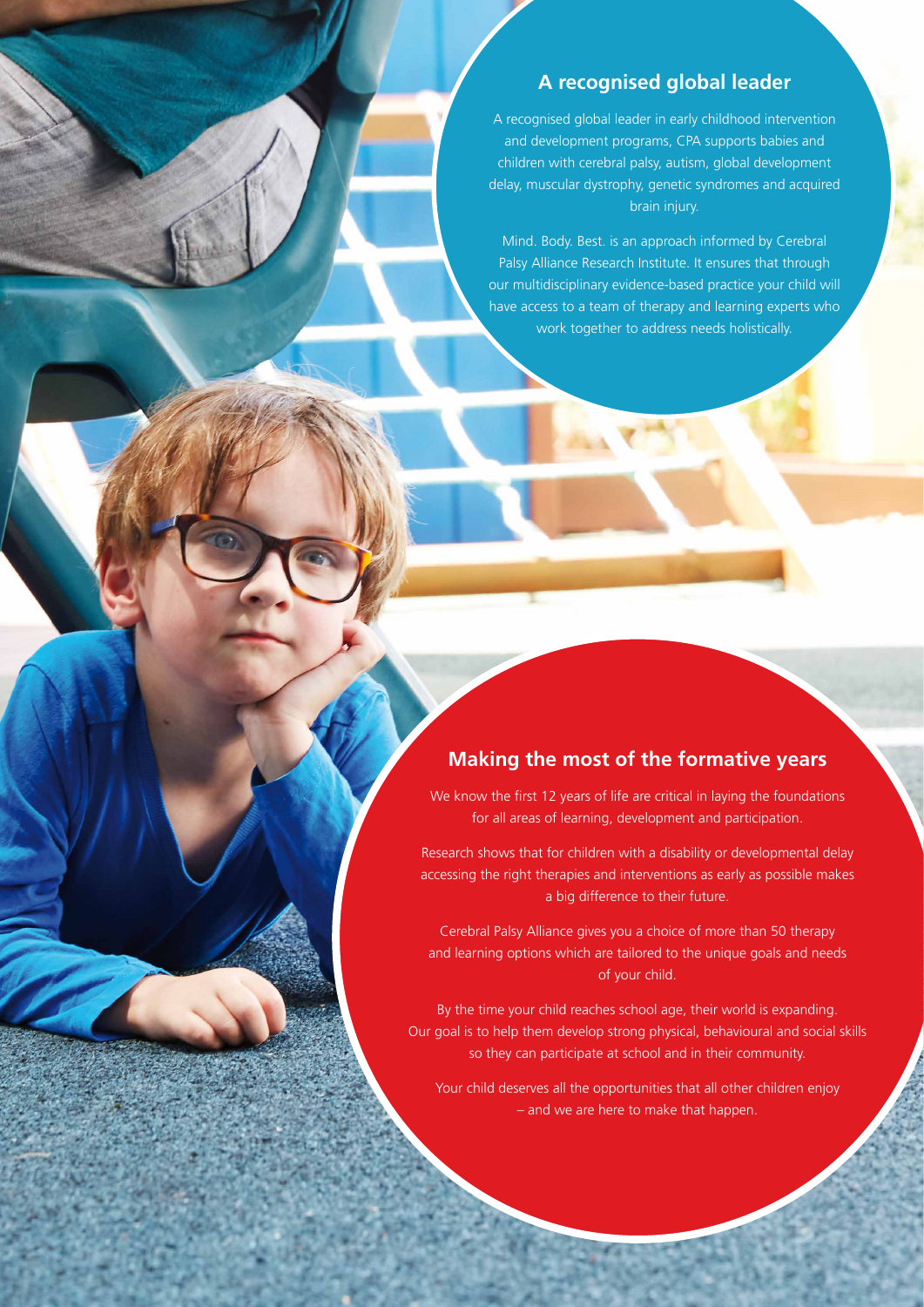### **Early Childhood Intervention**

Make the most of your child's early years as their brain rapidly develops to form new neural pathways. Research-backed activities and learning experiences are the building blocks for your child's future and early childhood intervention is key.

You will have access to a diverse range of multi-disciplinary therapists and early childhood educators who are committed to your child and their progress. Together, we will find the best combination of therapies and small groups to meet your child's goals and maximise results.

Our early childhood intervention program is comprehensive, catering to children with a range of physical and neurological needs. Parent support and coaching is a feature of the program, giving you the support, skills and confidence to continue the learning at home.

*"We were worried when we found out Oliver has learning problems. CPA has early childhood teachers, psychologists and occupational therapists. They worked together to get him ready for school."* Rachel, parent of Oliver, aged 5 years

#### **Intensive therapy programs**

We offer individualised and group based intensive therapy programs that typically include 30 – 70 hours of one-on-one therapy over a two-three week period. Based on the principles of neuroplasticity and latest international research our intensive programs enable children to

children, and MIGHTY Kids, for pre-school children, who experience challenges with fine and gross motor function. Using playful and engaging methods that will motivate your child these programs deliver results fast.

*"It's definitely worth it. I think the two week intensive is a good boot camp. The quantum kick of increasing their capabilities. It's a must do."* Richard, parent of Arran, aged 8 years.

### **Holiday programs**

School holidays are a time of fun and friends, so why not try a school holiday program? There is a huge range of activities to help your child learn or practice a new skill.

From technology to bike riding, the experiences are designed for maximum fun. Your child won't even realise they are receiving the latest interventions to build independence.

They'll also meet new playmates and develop skills for other areas of life. From one to five days, programs are held in school holidays. Sign up for news on our website to be alerted to events in your area.

*"Suravi attended a week long gym program for kids. She did yoga, sports and had lots of fun. Perfect way for her to make friends and build her skills."* Saura, parent of Suravi, aged 11 years.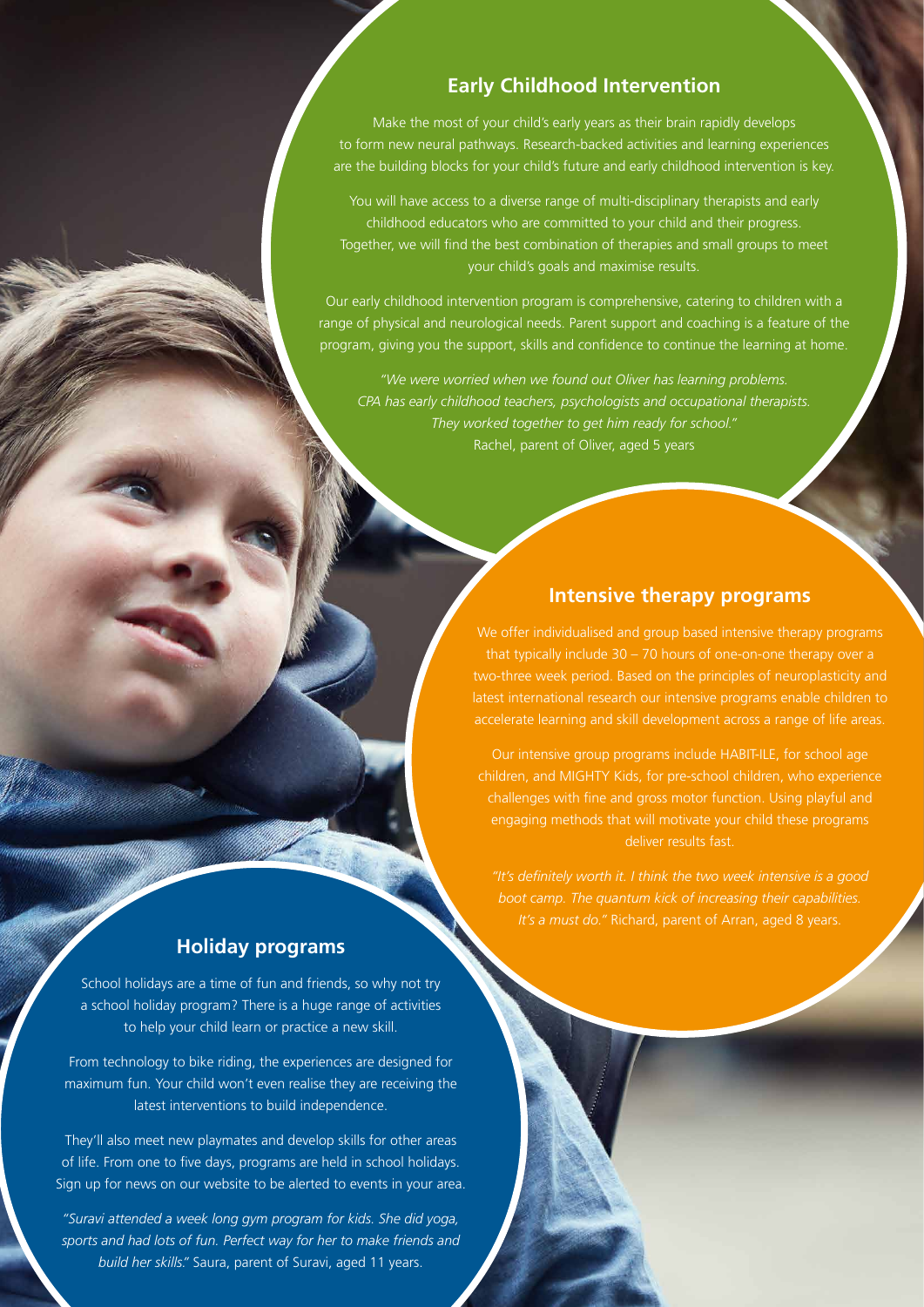

#### **Movement – early years**

All therapy sites across NSW and the ACT Individual and/or Group



**NDIS plan:** Improved daily living skills Help your child to develop movement

skills naturally through play. Celebrate as they reach their movement goals, in fun one-to-one sessions or with new friends in a group. We even have groups for the very youngest babies and their parents.

*Suitable for babies and children with cerebral palsy, autism, global development delay, muscular dystrophy, genetic syndromes and acquired brain injury.*

### **Feeding and meal times** All therapy sites across NSW and the ACT Individual and/or Group



**Dental Clinic** Allambie Heights Individual

**2+yrs** 

#### **NDIS plan:** Improved daily living skills

Enjoy family mealtimes with specialised support for your child's swallowing problems, saliva control or difficulty managing utensils. Therapists offer support and advice on all aspects of feeding, eating, drinking, positioning and nutrition.

*Suitable for babies and children with cerebral palsy, global development delay, muscular dystrophy, genetic syndromes and acquired brain injury.*

#### **NDIS plan:** None (Free)

A free dental service for people with a disability.

*Suitable for children with cerebral palsy, global development delay, muscular dystrophy, genetic syndromes and acquired brain injury.*

**NDIS plan:** Improved health &

wellbeing; Increased social and community participation

A healthy active life starts in childhood. Your child will be supported to participate in their choice of activity – in the gym, court, sports field or pool. Programs include boccia, soccer, aquatic exercise, netball, kids' gym, or oneon-one coaching or support at your local venue.

*Suitable for children with cerebral palsy, autism, global development delay, muscular dystrophy, genetic syndromes and acquired brain injury.*

**Movement – school years**

All therapy sites across NSW and the ACT Individual and/or Group

**7-12yrs**

**NDIS plan:** Improved daily living skills Build on your child's early movement development to help them participate in activities throughout their school years. Whether it's specialised therapy to develop fine motor skills for classroom activities or gross motor skills for the playground, the program can be tailored to meet their goals. *Suitable for children with cerebral palsy, autism, global development delay, muscular dystrophy, genetic syndromes and acquired brain injury.*

### **Communication**

All therapy sites across NSW and the ACT Individual and/or Group

**0-12yrs**

**NDIS plan:** Improved daily living skills Every child has something to say. Access the proven clinical

interventions and communications activities that will set your child up for life at home, preschool and school.

*Suitable for babies and children with cerebral palsy, autism, global development delay, muscular dystrophy, genetic syndromes and acquired brain injury.*

**Fitness and sport** Various therapy sites across NSW & ACT. Individual and/or Group

**6+yrs**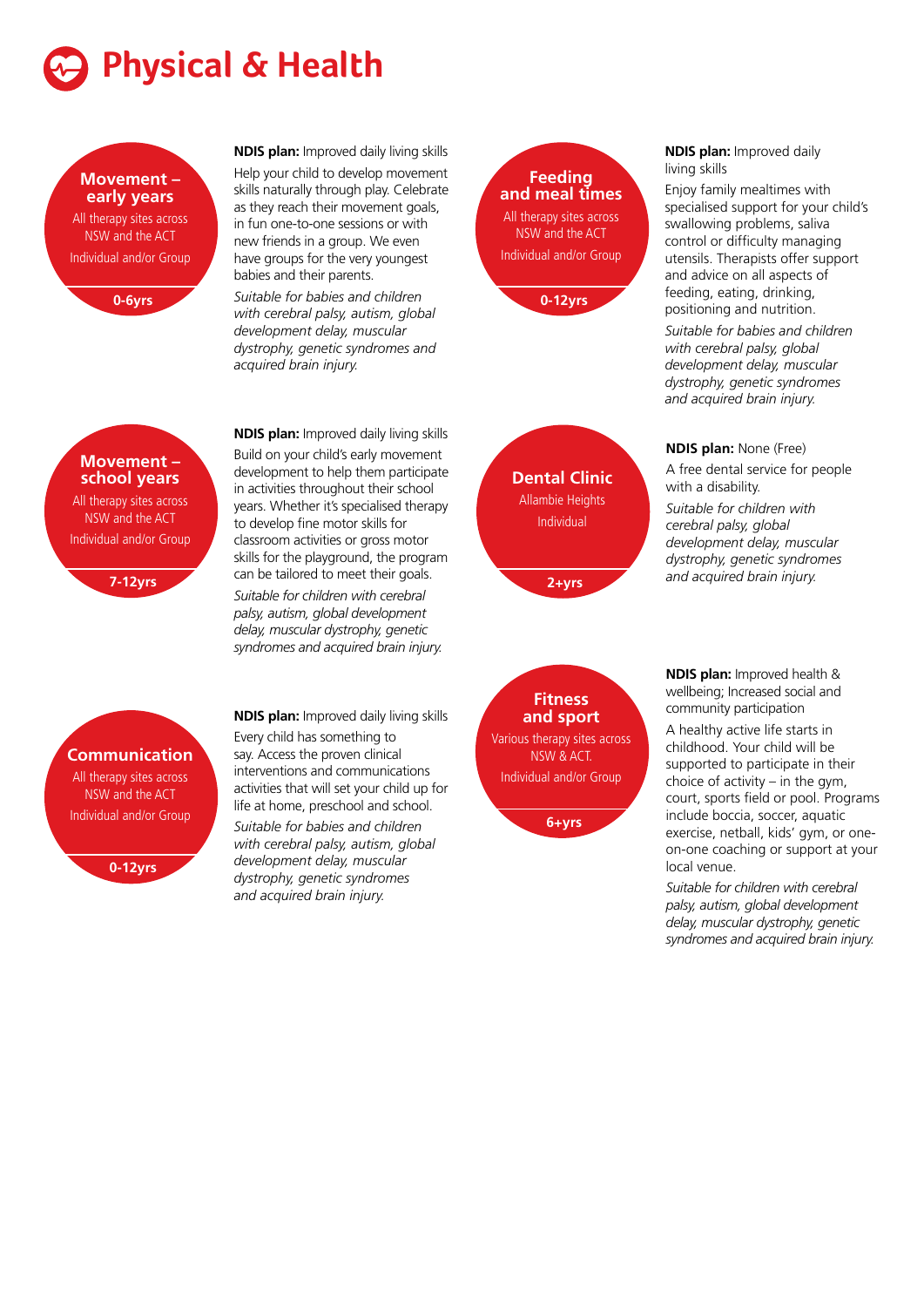



#### **NDIS plan:** Improved daily living skills

Attention, memory and thinking skills are critical foundations for lifelong learning. Therapists and educators have a program to suit your child, including cognitive support development, interactive reading and play skills therapy. *Suitable for babies and children with cerebral palsy, autism, global development delay, muscular dystrophy, genetic syndromes and acquired brain injury.*



**NDIS plan:** Improved daily living skills; Improved relationships Give your child and the whole family a good night's sleep. Whether your child's sleep difficulties are due to behaviours or discomfort in bed, therapies are goal-specific to ensure you get results.

*Suitable for babies and children with cerebral palsy, autism, global development delay, muscular dystrophy, genetic syndromes and acquired brain injury.*

**NDIS plan:** Improved daily living skills

Assist your child to enjoy learning and their whole experience at day care, preschool and school, with individual and group programs. School readiness groups help your child develop the skills they need to successfully transition to school. There's also one-on-one advice for you and the preschool or school before and during your child's attendance.

*Suitable for babies and children with cerebral palsy, autism, global development delay, muscular dystrophy, genetic syndromes and acquired brain injury.*

**NDIS plan:** Improved daily living skills; Improved relationships Help your child to feel comfortable in social situations, understand their emotions and learn how to overcome specific behaviour issues. Set them on a new track with social skills development and positive behaviour support interventions that really make a difference. *Suitable for babies and children with cerebral palsy, autism, global development delay, muscular dystrophy, genetic syndromes and acquired brain injury.*

**NDIS plan:** Improved daily living skills

It's wonderful to see a child grow in confidence when they achieve everyday tasks, like dressing, eating and toileting. Your child can join a group or have one-on-one therapy to help them gain greater independence, right into their school years.

*Suitable for babies and children with cerebral palsy, autism, global development delay, muscular dystrophy, genetic syndromes and acquired brain injury.*

**Self-care skills**

All therapy sites across NSW and the ACT Individual and/or Group

**0-12yrs**



Various therapy sites across

**Preschool and school transition** All therapy sites across

Individual and/or Group **0-12yrs**

NSW and the ACT

**Social and behaviour**

NSW Individual and/or Group

**0-12yrs**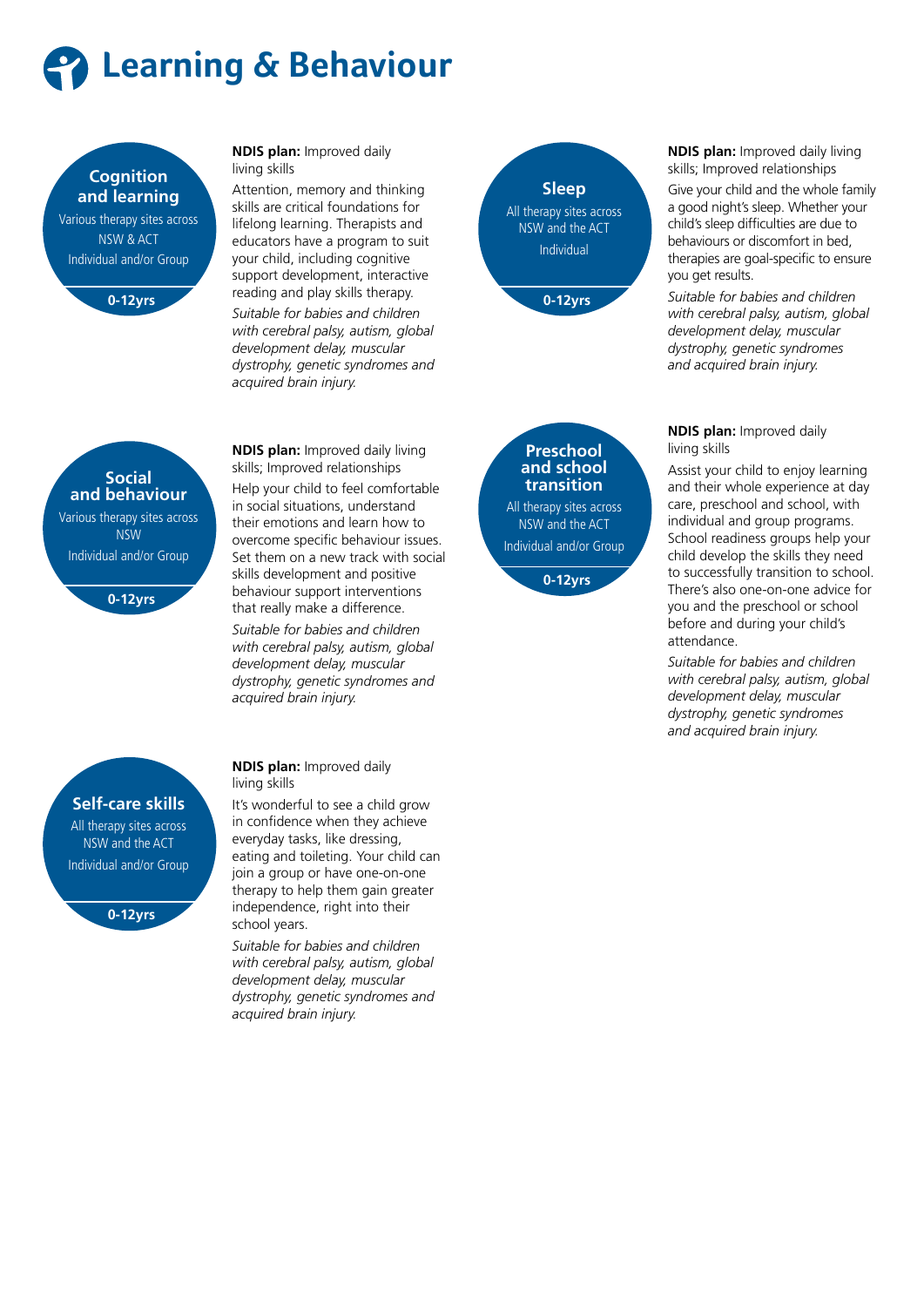



**NDIS plan:** Improved daily living skills; Assistive technology

There are thousands of products that make it easier for children with a disability to participate in everyday life. You'll have support to guide you through the maze, with recommendations for the ones that will work for your child and family.

*Suitable for babies and children with cerebral palsy, autism, global development delay, muscular dystrophy, genetic syndromes and acquired brain injury.*

### **Vehicle modifications** All therapy sites across NSW and the ACT Individual **0-12yrs**



**0-12yrs**

#### **NDIS plan:** Improved daily living skills

Ensure your child travels safely and comfortably with advice on vehicle modifications and car seats to suit their special needs.

*Suitable for babies and children with cerebral palsy, global development delay, muscular dystrophy, genetic syndromes and acquired brain injury.*

#### **NDIS plan:** Coordination of support

Find the help you need to navigate through the service system and make the choices that best suit your child and family. Get the best from your NDIS package with support from experienced staff.

*Suitable for babies and children with cerebral palsy, autism, global development delay, muscular dystrophy, genetic syndromes and acquired brain injury.*

#### **Environmental modifications**

All therapy sites across NSW and the ACT Individual

**0-12yrs**

**NDIS plan:** Improved daily living skills The right modifications will help your child access their world. At home, child care or preschool, there are ways to adapt the environment so they can be included in every activity with friends and family.

*Suitable for babies and children with cerebral palsy, autism, global development delay, muscular dystrophy, genetic syndromes and acquired brain injury.*

#### **Mobility, seating and walking aids**

All therapy sites across NSW and the ACT Individual

**0-12yrs**

**NDIS plan:** Improved daily living skills; Assistive technology Let's get your child moving as early as possible with advice on custom strollers, walkers, or powered mobility. There are some great new ways for even the youngest children to get around comfortably and safely. Enjoy seeing them explore and join in the fun! *Suitable for babies and children with cerebral palsy, global development delay, muscular dystrophy, genetic syndromes and acquired brain injury.*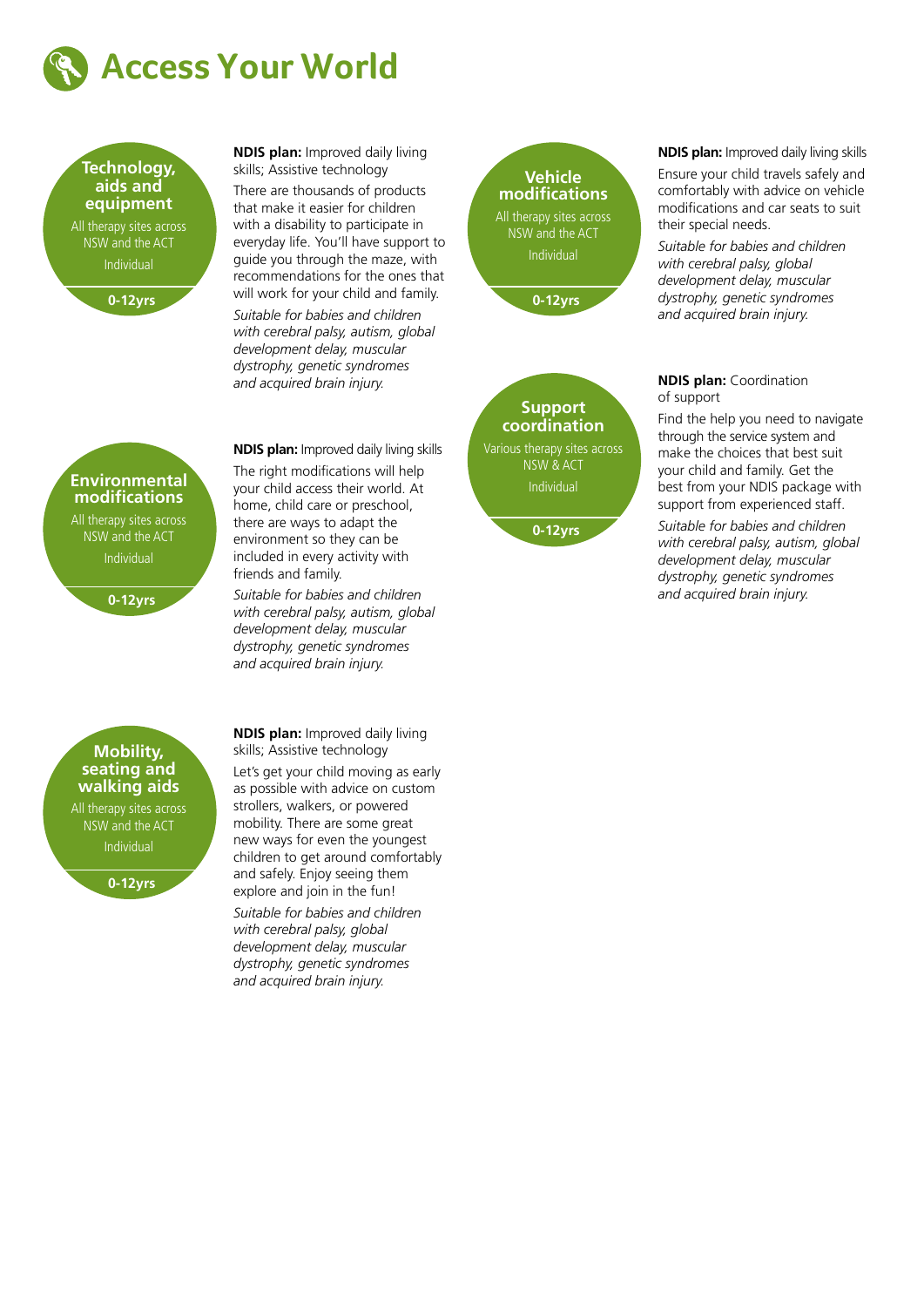## **Family, Friends & Fun**



**NDIS plan:** Improved relationships

Access a range of supports to help you in your parenting and caring role. Services for parents and carers includes counselling, Stepping Stones 'Triple P' programs, coaching or emotional support, siblings' days, and parent wellbeing check-in.

*Suitable for babies and children with cerebral palsy, autism, global development delay, muscular dystrophy, genetic syndromes and acquired brain injury.*

**CP Check Up™** All therapy sites across NSW and the ACT Individual **0-12yrs**

**CP Extras**

#### **NDIS plan:** Free to CPA clients with Cerebral Palsy

CP Check-Up™ is a two-hour regular check-up service, exclusive to Cerebral Palsy Alliance. It's designed to identify and help prevent the many common conditions associated with cerebral palsy, such as musculoskeletal complications, pain, sleep and behaviour difficulties. It's reassuring to know that our team of holistic experts are monitoring your child so any problems can be addressed quickly.

*Suitable for babies and children with cerebral palsy.*

### **School holiday programs** NSW & ACT Group

**2-12yrs**

Many group programs are run in school holidays. Your child will learn and practice new skills in a fun way, as well as making or reconnecting with friends. Session lengths vary - from one day to intensive five+ days. Check our website for programs in your area.

**NDIS plan:** Improved daily living skills

*Suitable for children with cerebral palsy, autism, global development delay, muscular dystrophy, genetic syndromes and acquired brain injury.*